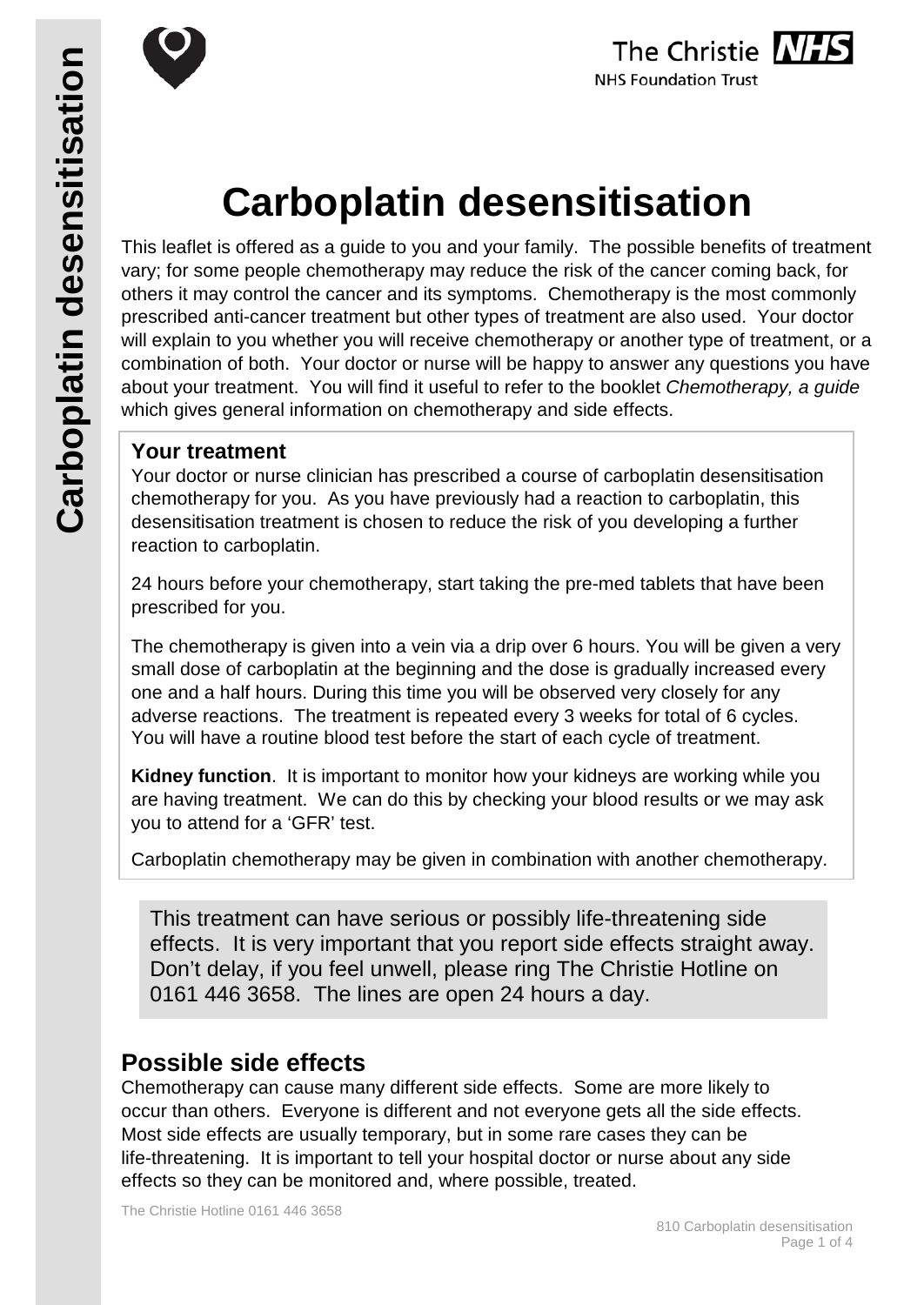## **Increased risk of serious infection**

You are vulnerable to infection while you are having chemotherapy. Minor infections can become life-threatening in a matter of hours if left untreated. Symptoms of infection include fever, shivering, sweats, sore throat, diarrhoea, discomfort when you pass urine, cough or breathlessness. We recommend that you use a digital thermometer so you can check your temperature. You can buy one from your local chemist.

**If you feel unwell, you have symptoms of an infection or your temperature is 37.5ºC or above or below 36ºC contact The Christie Hotline straight away**.

#### **Uncommon side effects (less than 1 in 10)**

#### • **Immediate allergic reactions:**

 $\sqrt{N}$  You have previously had an allergic reaction to carboplatin. Although this treatment will reduce the chances of you having another reaction, please ask the staff for help *immediately* if you notice any of the following: fevers and chills, back pain, shortness of breath, headaches and swelling of the face may occur *during* the time the drug is being given. If this happens please tell the staff straight away. Your doctor has prescribed medication that can help to reduce these side effects.

#### **Common side effects (More than 1 in 10)**

#### • **Bruising or bleeding**

This treatment can reduce the production of platelets which help the blood clot. Let your doctor know if you have any unexplained bruising or bleeding, such as nosebleeds, bloodspots or rashes on the skin, and bleeding gums. You may need a platelet transfusion.

#### • **Anaemia (low number of red blood cells)**

While having this treatment you may become anaemic. This may make you feel tired and breathless. Let your doctor or nurse know if these symptoms are a problem. You may need a blood transfusion.

#### • **Nausea and vomiting (sickness)**

The severity of this varies from person to person. Anti-sickness medication may be given along with your chemotherapy to prevent this. You will also be given antisickness tablets to take at home. If you continue to feel or be sick, contact your GP or this hospital, because your anti-sickness medication may need to be changed or increased.

#### • **Lethargy**

Some chemotherapy may make you feel tired and lacking in energy. It can be frustrating when you feel unable to cope with routine tasks. If you do feel tired, take rest and get help with household chores. If necessary, take time off work. Gentle exercise such as walking can be beneficial.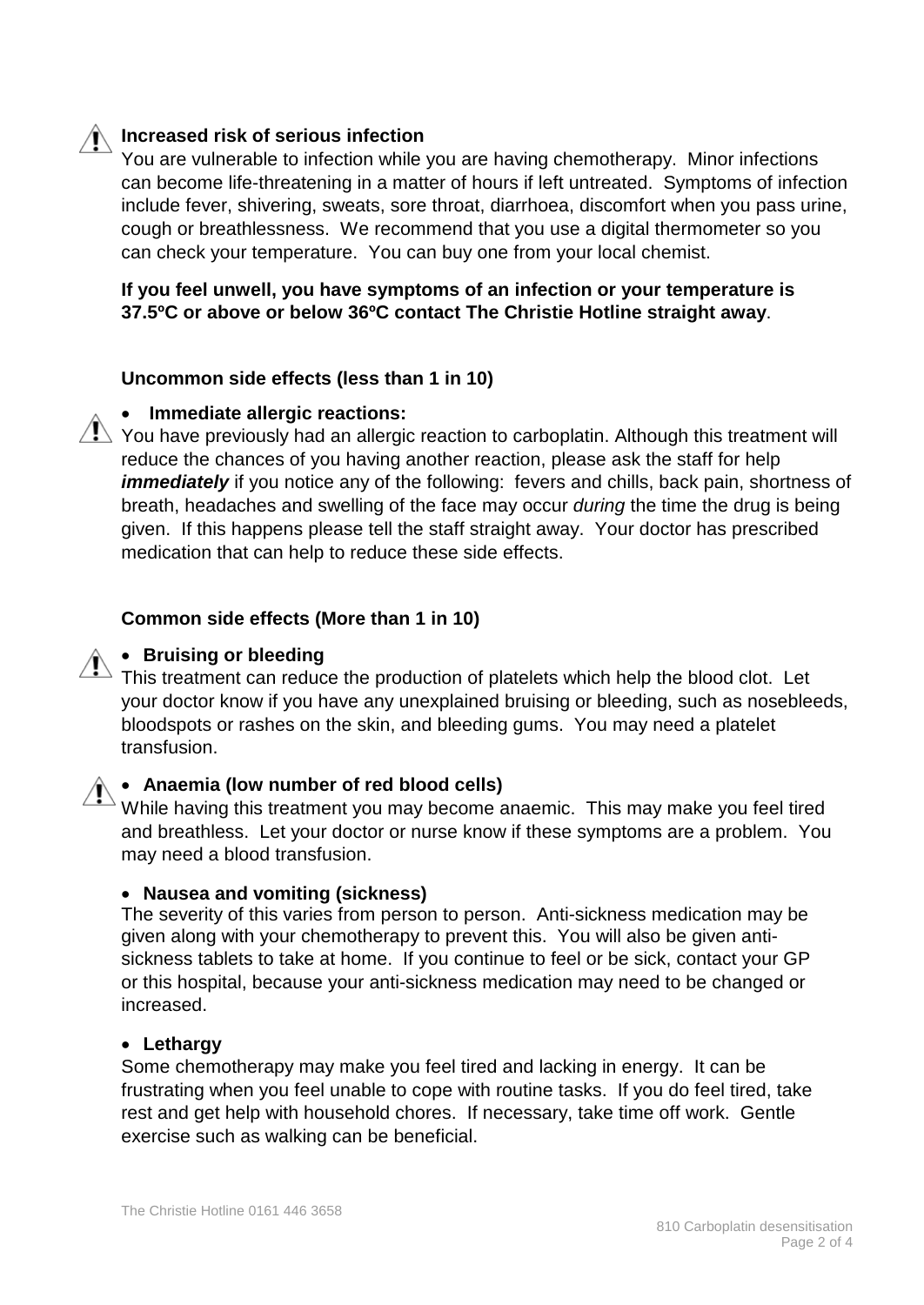## • **Constipation**

Try to drink plenty of fluids. Report this to your hospital doctor or nurse who can advise you regarding diet and who may prescribe a suitable laxative. Ask the staff for a copy of Eating: Help Yourself which has useful ideas about diet when you are having treatment.

## **Rare side effects (less than 1 in 100)**

• **Extravasation** is when chemotherapy leaks outside the vein. If you develop redness, soreness or pain at the injection site **at any time** please let us know straight away. If you feel pain, tell your doctor or nurse as they can slow the drip to reduce the reaction.

## • **Tingling & numbness in the fingers or toes**

This is uncommon. It is usually only mild and temporary but it can gradually build up during the treatment course and occasionally become permanent. Please report these symptoms to your doctor on your next hospital visit**.**

### • **Tinnitus & high frequency hearing loss**

You may develop tinnitus (ringing in the ears), this sensation should subside when your treatment finishes. High frequency hearing loss can occur with this chemotherapy. Rarely, this may be permanent.

## **Serious and potentially life threatening side effects**

In a small proportion of patients chemotherapy can result in very severe side effects which may rarely result in death. The team caring for you will discuss the risk of these side effects with you.

**Hair loss does not usually occur with this chemotherapy.**

# **Sex, contraception & fertility**

**Protecting your partner and contraception:** We recommend that you or your partner use a condom during sexual intercourse while you are having the course of chemotherapy. Chemotherapy is dangerous to unborn babies and this will also protect you and your partner from any chemotherapy drugs that may be present in semen and in the vagina. If you suspect that you may be pregnant please tell your doctor immediately.

**Fertility:** This chemotherapy may affect your ability to have children. Your doctor or nurse should have discussed this with you. If not, please ask them before you start treatment.

**Loss of periods:** Due to the effects of chemotherapy on the ovaries you may find that your periods become irregular or may eventually stop. In younger women this may be temporary, but if you are closer to your menopause it may be permanent. This will result in hot flushes, sweats and vaginal dryness.